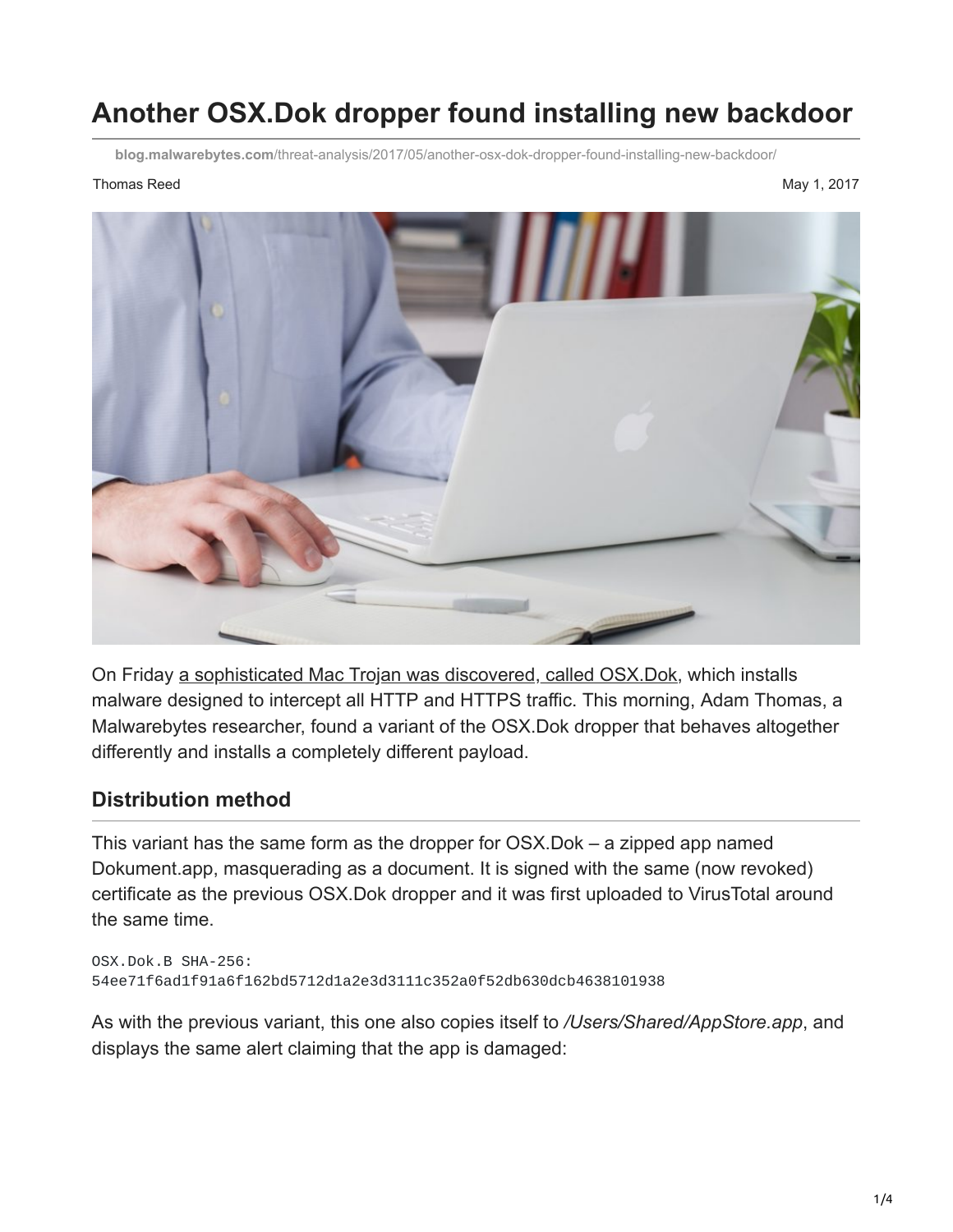

However, this variant never displays the fake "OS X Updates Available" window, covering the entire screen. After a minute or so, it simply closes and deletes itself.

Instead of installing OSX.Dok, this dropper installs an open-source backdoor named Bella, created by someone who identifies himself on GitHub only as "Noah."

## **Behavior analysis**

Noah first joined GitHub back in 2015 but was not active there until August of 2016, when he began creating Python scripts to attack various macOS data, such as stealing iCloud authorization tokens, or password and credit card information from Chrome.

In February of this year, he published the code for Bella, a Python script with some frightening capabilities, including:

- Exfiltration of iMessage and SMS chat transcripts
- Location of devices via Find My iPhone and Find My Friends
- Phishing of passwords
- Exfiltration of the keychain
- Capture of data from the microphone and webcam
- Creation and exfiltration of screenshots
- Remote shell and screen sharing

Bella even includes the capability to escalate to root privileges via vulnerabilities in the system (which only work on macOS 10.12.1 and earlier) or phishing to obtain an admin user password. Some of the above capabilities rely on gaining root privileges, while others do not.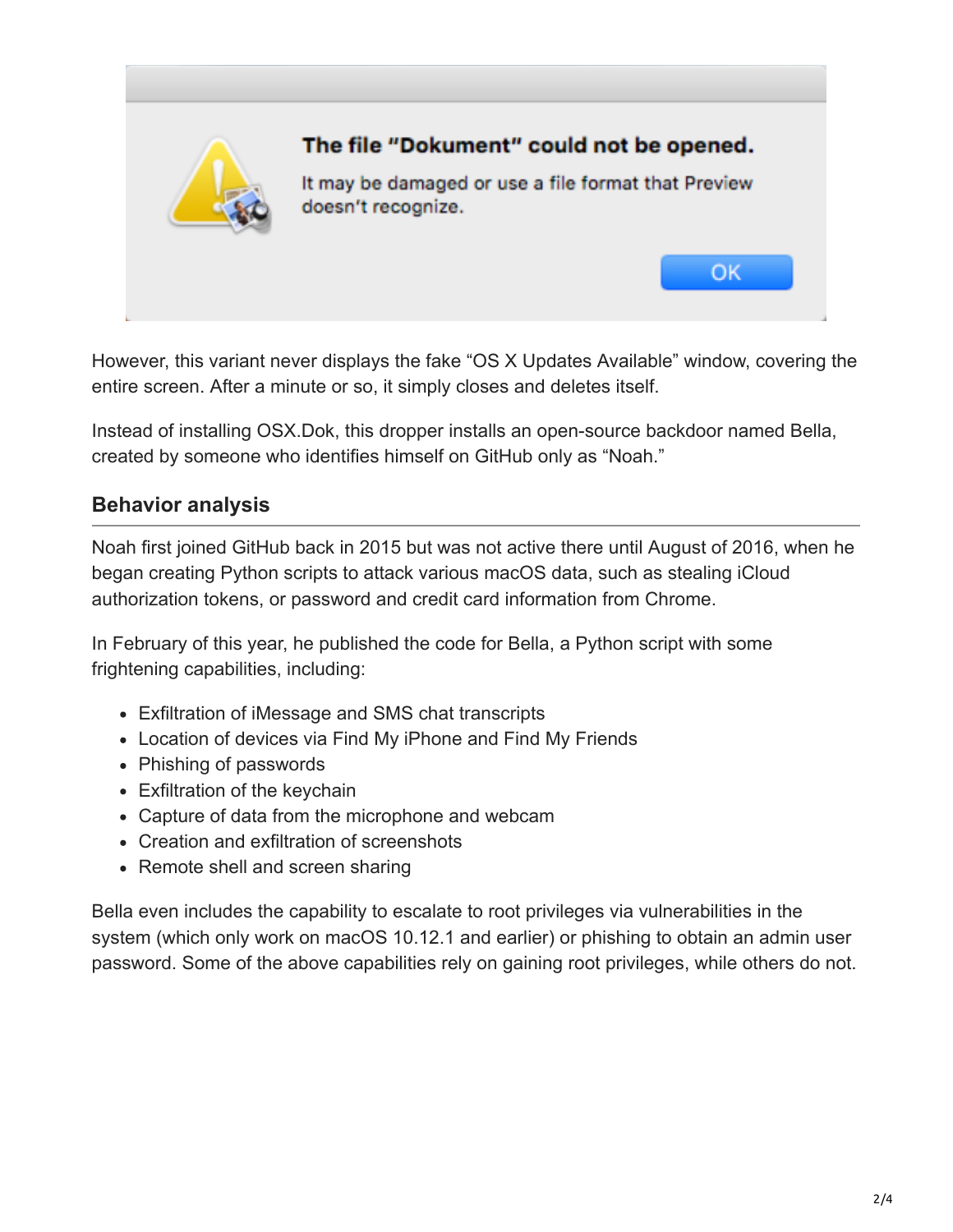| Bella - Python - $123 \times 63$                                                                                                                         |
|----------------------------------------------------------------------------------------------------------------------------------------------------------|
| Last Connected: Sun, Apr 30 2017 at 06:53:43 PM -- 16:41:05<br>(user@users-MacBook-Pro]-[~] manual                                                       |
| Bella Version<br>Return Bella's version / release number.<br>Usage: version<br>Requirements: None                                                        |
| hat History<br>Download the user's macOS iMessage database.<br>Usage: chat history<br>Requirements: None                                                 |
| <b>Check Backups</b><br>Enumerate the user's local iOS backups.<br>Usage: check backups<br>Requirements: None                                            |
| Chrome Dump<br>Decrypt user passwords stored in Google Chrome profiles.<br>Usage: chrome_dump<br>Requirements: Chrome SS Key (see chrome_safe_storage)   |
| <b>Chrome Safe Storage</b><br>Prompt the keychain to present the user's Chrome Safe Storage Key.<br>Usage: chrome safe storage<br>Requirements: None     |
| <b>Current Users</b><br>Find all currently logged in users.<br>Usage: current Users<br>Requirements: None                                                |
| Get Root<br>Attempt to escalate Bella to root through a variety of attack vectors.<br>Usage: get root<br>Requirements: None                              |
| ind my iPhone<br>locate all devices on the user's iCloud account.<br><b>Usage: iCloud FMIP</b><br>Requirements: iCloud Password [see iCloud_phish]       |
| <b>Find my Friends</b><br>Locate all shared devices on the user's ifloud account.<br>Usage: 1Cloud FMF<br>Reguirements: iCloud Token or iCloud Password  |
| <b>iCloud Contacts</b><br>Get contacts from the user's iCloud account.<br><b>Usage: 1Cloud contacts</b><br>Requirements: iCloud Token or iCloud Password |
| <b>Cloud Password Phish</b><br>Trick user into verifying their iCloud password through iTunes prompt.<br>Usage: iCloud phish<br>Requirements: None       |
| iCloud Query<br>Get information about the user's iCloud account.<br><b>Usage: iCloud query</b><br>Reguirements: iCloud Token or iCloud Password          |

Bella comes with a script named BUILDER that can be used to customize some aspects of its behavior. This particular copy of Bella has been configured to connect to the following C&C server:

```
host = '185.68.93.74' #Command and Control IP (listener will run on)
port = 4545 #What port Bella will operate over
```
This address is owned by a hosting company located in Moscow, Russia.

The malware has also been set to install the script, database, and launch agent files in the following locations:

```
~/Library/Containers/.bella/Bella
~/Library/Containers/.bella/bella.db
~/Library/LaunchAgents/com.apple.iTunes.plist
```